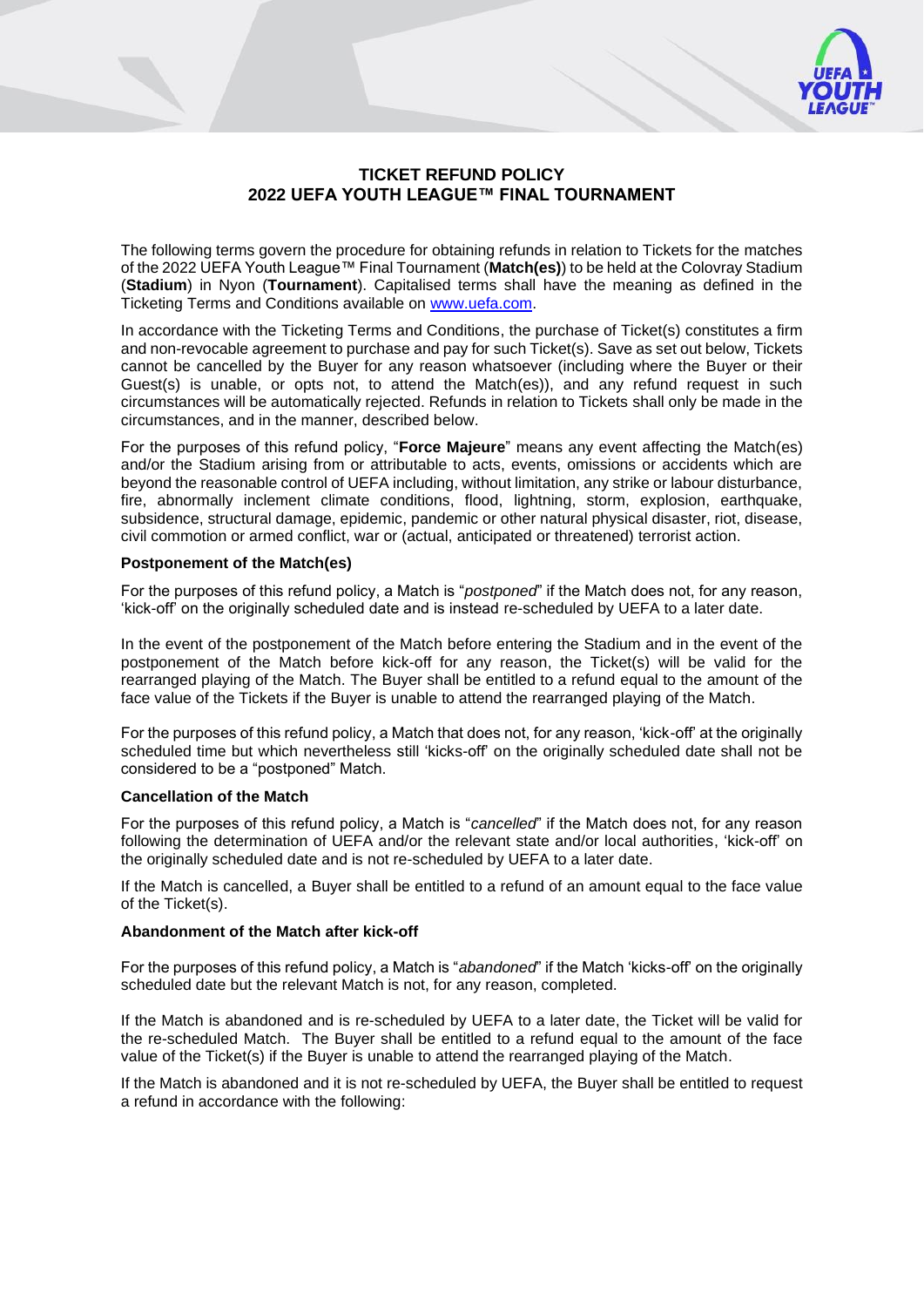- 
- a) Where the decision for the abandonment was made for any reason of Force Majeure, the refund shall be a pro-rata amount of the face value of the Ticket which is equivalent to the period of time of the Match which was not played as a result of the abandonment; or
- b) Where the decision for the abandonment was made for any reason other than Force Majeure, the refund shall be an amount equal to the face value of the Ticket.

### **Change of Venue**

For the purposes of this refund policy, a "*change of venue*" shall occur if the Match is, for any reason, re-scheduled by UEFA to an alternative stadium compared to the scheduled venue at the time of purchase of the Ticket.

In the event of a change of venue:

- (a) If UEFA notifies the Buyer that their Ticket(s) is not valid for the re-scheduled venue for the Match (e.g. due to limitations of the replacement stadium), UEFA shall not have any liability to the Buyer but shall issue the Buyer with a refund of an amount equal to the face value of the Ticket.
- (b) If UEFA notifies the Buyer that their Ticket(s) is valid for the re-scheduled venue for the Match then, the Buyer shall be entitled to: (i) use the Ticket(s) to attend the Match at the re-scheduled venue; or (ii) cancel their Ticket(s) and request a refund equal to the amount of the face value of the Ticket(s) if the Buyer is unable, or opts not, to attend the rearranged playing of the Match.

### **Reduction of Stadium Capacity**

For the purposes of this refund policy, a "*reduction of Stadium capacity*" shall occur if the Stadium capacity is (i) in accordance with the laws of the country or city/district etc. in which the Match is to take place or (ii) following the determination of UEFA and/or the relevant government and/or local authorities, reduced after the sales of Tickets have taken place.

If UEFA notifies the Buyer that their Ticket(s) is not valid following a reduction of Stadium capacity, UEFA shall not have any liability to the Buyer but shall issue the Buyer with a refund of an amount equal to the face value of the Ticket(s).

### **Match is played behind closed doors**

For the purposes of this refund policy, a "*Match is played behind closed doors*" if spectators are not permitted to attend the Match (i) in accordance with the laws of the country or city/district etc. in which the Match is to take place or (ii) following the determination of UEFA and/or the relevant state and/or local authorities, after the sales of Tickets have taken place.

If UEFA notifies the Buyer that their Ticket(s) is not valid due to the Match being played behind closed doors, UEFA shall not have any liability to the Buyer but shall issue the Buyer with a refund of an amount equal to the face value of the Ticket(s).

### **Stadium entry for rearranged Matches**

If, in the circumstances described above, Tickets are valid for re-scheduled Matches, entry to the Stadium for that Match shall only be permitted on presentation by the Ticket Holder of the relevant Ticket and shall be subject to compliance with any other arrangements announced by UEFA at the time.

### **Refund Procedures**

If any of the above circumstances apply then UEFA will announce: (i) the details of to whom and where refund applications should be sent; and (ii) any special instructions concerning refund applications and deadlines.